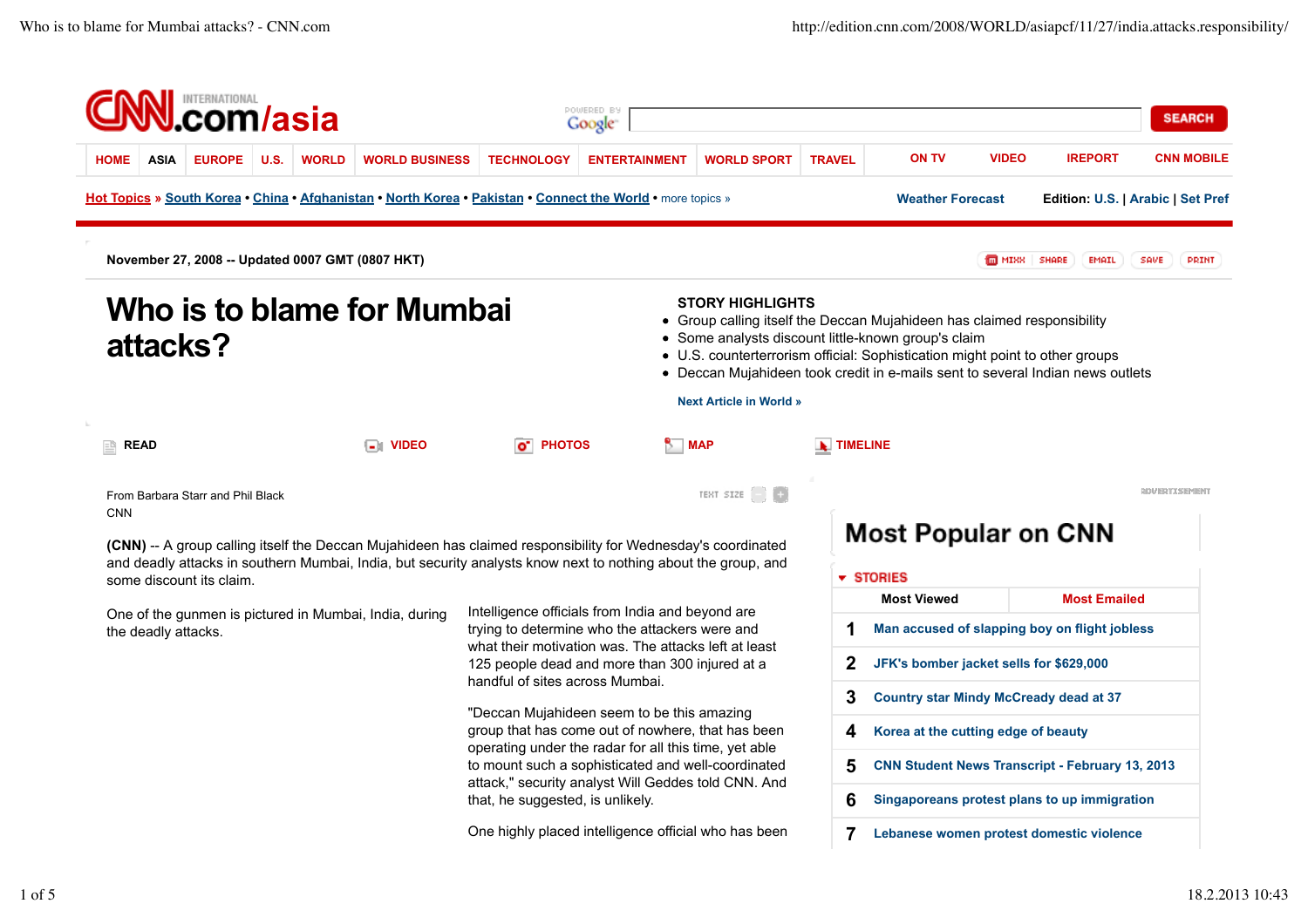One of the gunmen is pictured in Mumbai, India, during the deadly attacks.

|  | 10f2 | more photos » |
|--|------|---------------|
|  |      |               |

briefed on the attacks said that the head of the operation is a Bangladeshi and that the militants are Indians, Kashmiris and Bangladeshis. The Indian military has sustained a large number of casualties, the source said.

A U.S. counterterrorism official said the level of

sophistication in the attack leads officials to believe that it might be tied to Lashkar-e-Tayyiba (Army of the Pure), an Islamic extremist group that has carried out previous **attacks** in India. **Watch CNN's Phil Black look at who may be behind the attacks »**

LeT, as the group is known, is thought to have been responsible for a string of bombs that ripped through packed Mumbai commuter trains and platforms in July 2006, killing more than 200 people.

The group denied involvement in the attacks Thursday.

"The LeT has no links with Deccan Mujahideen," a caller identifying himself as Abdulla Ghaznavi, an LeT spokesman, told CNN. He said the group condemns the Mumbai attacks and demands an international inquiry into them. **iReport.com: Are you there? Send photos and video and share your story**

The U.S. State Department says Lashkar-e-Tayyiba has several thousand members in the Pakistan-controlled part of Kashmir and calls it one of the three largest and best-trained groups fighting against India.

Kashmir, divided between India and Pakistan and claimed by both, has been wracked by an 18-year separatist campaign that authorities say has left at least 43,000 dead.

**Watch: Analyst says 'don't jump to conclusions' »**

The counterterrorism official mentioned another group, Jaish-e-Mohammed, which is based in Pakistan and, like LeT, fights for the end of Indian rule in Kashmir. The use of fighters with handheld weapons and grenades against fixed targets would be the type of attack either group would be capable of conducting, the official said.

## **Don't Miss**

What is different is the deliberate targeting of Westerners, the official said.

**Mumbai toll climbs as hotel standoffs continue iReport.com:** Are you there? Tell

A senior U.S. official said, "our attention is focused on the sophistication of the execution of the attacks." **Watch a witness describe the scene »**

- **View all videos from Mumbai**
- Special report: **Attacks in Mumbai**

your story, send photos

The sophistication was "to the extent it does not seem like Deccan Mujahideen could carry it off, so the question is, did they have outside help?" the source asked.

Both U.S. sources, meanwhile, said the attacks do not seem to point to al Qaeda, which usually launches mass-casualty attacks using vehicles or suicide vests and does not usually take hostages.

Another group being mentioned as a possible culprit is the Indian Mujahideen, a Muslim militant group that emerged about a year ago. Despite its relatively new status, the organization is thought to have the

- **8 Singapore's founder released from hospital**
- **9 Country star Mindy McCready dead at 37**
- **10 15 of the world's most bike-friendly cities**

more most popular »

**NIDEOS** 

TOPICS

## **We Recommend**

**Stories you may be interested in based on past browsing**

**Malala: Global symbol, but still just a kid**

**Genocide trial of ex-Bosnian Serb leader begins**

**UK blocks hacker's extradition to U.S.**

**Modern art stolen in Dutch heist**

**Hurricane Rafael closes in on Bermuda**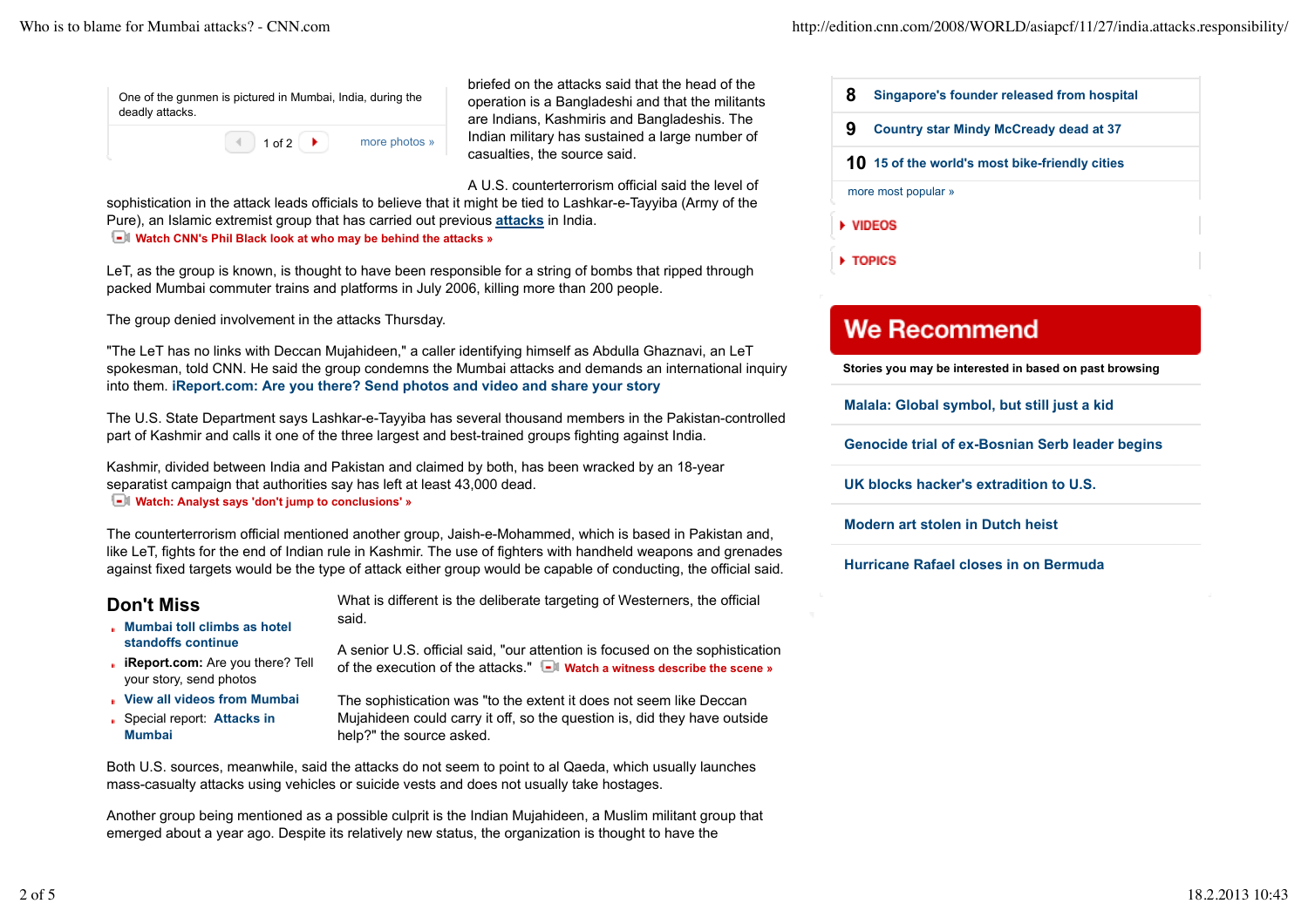organizational capability to carry out such attacks, said Paul Cruickshank, a fellow at the Center on Law and Security at New York University's School of Law.

The group has declared "open war" against India in retaliation for what it said were 60 years of Muslim persecution and the country's support of U.S. policies.

In September, the group said it was behind a series of explosions that ripped through busy marketplaces in New Delhi, killing 24 people and wounding about 100. The group also claimed responsibility in May for near-simultaneous bomb attacks that killed 63 people in the northwest city of Jaipur.

Officially, the **Indian** government has said no one has claimed responsibility for this week's Mumbai attacks. The Deccan Mujahideen claims came in e-mails to several Indian media outlets.

Deccan refers to the Deccan Plateau, which makes up the majority of the southern part of the country. "Deccan" is an Anglicized form of "dakkhin," which means south. **Read more on the international reaction**

Mujahideen translates into "those engaged in the struggle for jihad." Although "jihad" in Islam can mean any endeavor that requires dedication, the term has taken on a militant tone in recent years.

Indian Prime Minister Manmohan Singh suggested in a television address that the attacks were launched by people from outside the country.

"It is evident that the group which carried out these attacks, based outside the country, had come with singleminded determination to create havoc in the financial capital of the country," Singh said.

Indian security experts agree that the attackers came from outside the country.

"What you're seeing is that these types of attacks are established. There's a network. There's well-planned reconnaissance and logistics and financial support. It could only be from a group that's receiving international support, obviously with a domestic dimension," terrorism expert Sajjan Gohel said.

"This time, there was a multipronged approach. It wasn't just about targeting Indians. It was an aim, but it wasn't the only one," Gohel said. "They also wanted to go after Westerners, as well. They wanted to create a lack of confidence in people traveling to India, hit at the economy, hit at the tourism industry."

Fingers have also been pointed toward Pakistan, India's neighbor. The two nations, both nuclear powers, have a tense relationship.

"It's everybody's right to say what they want to say, but as far as my country is concerned, we are already hit by this terrorism," Pakistani Prime Minister Yousuf Raza Gilani told CNN's Reza Sayah. **Watch the Pakistani PM condemn the attacks »** 

"I think this is a heinous crime, and we condemn it," Gilani said. "And I think this terrorism is a menace for the whole world, and therefore we have to work jointly to combat terrorism and extremism."

Husain Haqqani, Pakistan's ambassador to the United States, released a statement saying that terrorism "is a